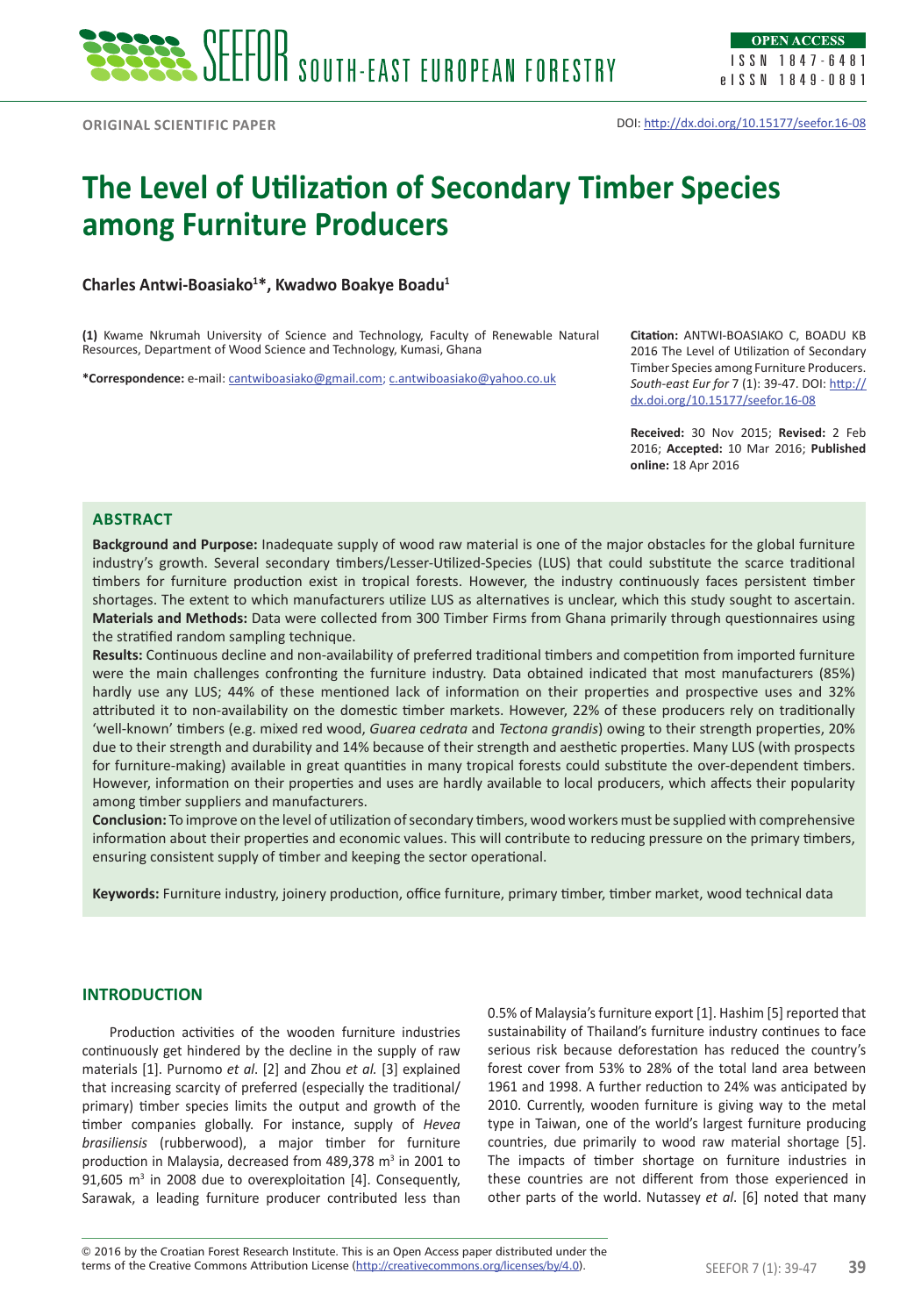companies in Accra and Kumasi have folded up because the traditional timbers for furniture are not available, while a few are very expensive to acquire.

Adupong [7] reported that about 78% of wooden furniture on the national market is imported from Asia, Italy and South Africa partly due to a reduction in the processing capacities of the local industries from timber shortage. Importation of wooden furniture increased by about 400% between 2005 and 2011 [6]. This has led to a decline in the contribution of the wood industry to the national economy. For instance, Attah [8] reported that the nation's timber industry's contribution to Gross Domestic Product (GDP) dropped from 4.1% in 2006 to 3.7% in 2010. The decline was attributed to poor performance of the industry on the export market due to operational challenges such as reduced supply of wood raw material.

Timber importation is one attempt at solving the challenge of inadequate raw material supply. In 2012, 66% of wood used for furniture production by Vietnam was imported from the USA [9]. Hansen *et al.* [10] mentioned that logging ban placed by the Chinese Government on natural forests due to shortage of domestic timber supply has resulted in a surge in the amount of timber imported into the country, which is estimated at 70% of China's total timber consumption. Similarly, Ghana imports timber from neighboring countries including Cameroon to augment the local supply [11]. However, continuous importation of wood increases the cost of operation and furniture products, which subsequently slows the growth of the local industries [12]. Hansen *et al.* [10] observed that China's continuous dependence on imported timber is a source of industry insecurity. Donovan and Nicholls [13] and Smith *et al.* [14] mentioned that the introduction of Lesser Utilized timber Species (LUS) with known properties on the market is one of the best strategies that would widen the raw material base and ensure continuous supply of timber resources for furniture production. LUS are available in great quantities in many sustainably managed tropical forests and are likely to obtain legality assurance certificate for exploitation. The cost of secondary timber species is generally low due to their abundance. For instance, while *Loxopterygium sagotii*, a popular traditional species for furniture in Guyana was sold for about \$250/Bm, *Hymenolobium flavum*, a LUS with similar properties and utilization potential as *L*. *sagotii* was sold for \$180/Bm. In the USA, previously underutilized species such as *Alnus rubra* Bong. are making substantial contributions to the growth of the furniture sub-sector [15]. Manufacturers in Malaysia have accepted alternatives such as *Dipterocarpus confertus* v. Sloot, *Pseudolachnostylis maprounaefolia* Pax, *Shorea* spp. and *Koompassia malaccensis* Maingay ex Benth., which have similar properties as rubberwood [4]. In Ghana, several LUS (e.g. *Klainedoxa gabonensis* Pierre ex Engl., *Celtis* spp., *Borassus aethiopum* Mart., *Strombosia glaucescens* Engl., *Pycnanthus angolensis* (Welw.) Warb., *Canarium schweinfurthii*  Engl. and *Azadirachta indica* Adr. Juss.) that have the potential to substitute the scarce traditional timbers for furniture production have been investigated [16-18]. However, there is still high uncertainty about the survival of the industry due largely to persistent wood shortage [19-21]. It is therefore unclear the extent to which manufacturers utilize LUS as alternatives to the dwindling primary timbers. This work sought to ascertain among manufacturers the level of utilization of LUS (including *Klainedoxa gabonensis*, which occurs widely in East and West African countries, has great amount of biomass and superior physico-mechanical properties) for furniture production and to identify the current challenges associated with their utilization by the furniture industry and their solution so as to ensure reliable timber supply.

# **MATERIALS AND METHODS**

#### **Study Area**

The study was conducted in selected 300 furniture manufacturing companies randomly sampled [from a total of 550 active companies in Accra and Kumasi (Ghana), registered with Furniture and Wood Products Association of Ghana (FAWAG)] and interviewed between October 2014 and February 2015 since most of these firms which produce furniture and joinery products are concentrated here [22]. Kumasi lies in the moist semi-deciduous forest zone (60°35' - 60°40' N, 001°30' - 001°35' W), is Ghana's largest wood product manufacturing District [23, 24] and is dominated by small to medium-scale firms which produces bedroom, office, living room and kitchen furniture. Accra is located on latitude 5°33'N and longitude 0°15'W [25] and hosts many of the large-scale furniture companies in Ghana [6]. These firms largely depend on timber markets in Kumasi and other forested areas in Ghana (e.g. Koforidua, Oda, Sunyani etc.) for raw materials [22].

#### **Sampling Technique**

Data were collected from the FAWAG Secretariat at Kumasi about the active Furniture Production Firms in the country. These have been stratified into Small-, Medium- and Largescale companies based on staff strength, capacity of logs processed as well as the machinery and technology employed. Large companies included those with more than 80 workers, advanced technology/machinery and efficient processing techniques with a capacity of over 20,000  $\mathrm{m}^3$  of wood Per annum while medium-size had 60-80 workers, used simple technology involving hand tools and few automated machines with a processing capacity of  $5,000-20,000$  m<sup>3</sup> of wood Per annum. Small-scale furniture firms had 10 - 60 workers, used only simple hand tools and processed about 5,000 m<sup>3</sup> of wood or less Per annum. The number of companies (n) sampled from each stratum was determined by Slovin's formula [26]:

$$
n = \frac{N}{1 + Ne^2}
$$

where:  $N =$  total number of companies in each stratum;  $e =$ margin of error (0.05).

#### **Data Collection and Analysis**

Data were collected from respondents through questionnaires. Personal observations were made to confirm responses to the question on the furniture products manufactured. Furniture producers provided information on the types of products they manufacture, their choice of timber species and the use of LUS in their operations. Statistical Package for Social Scientists (SPSS) and Microsoft Excel were used to analyze the data and are presented in Figures and Tables.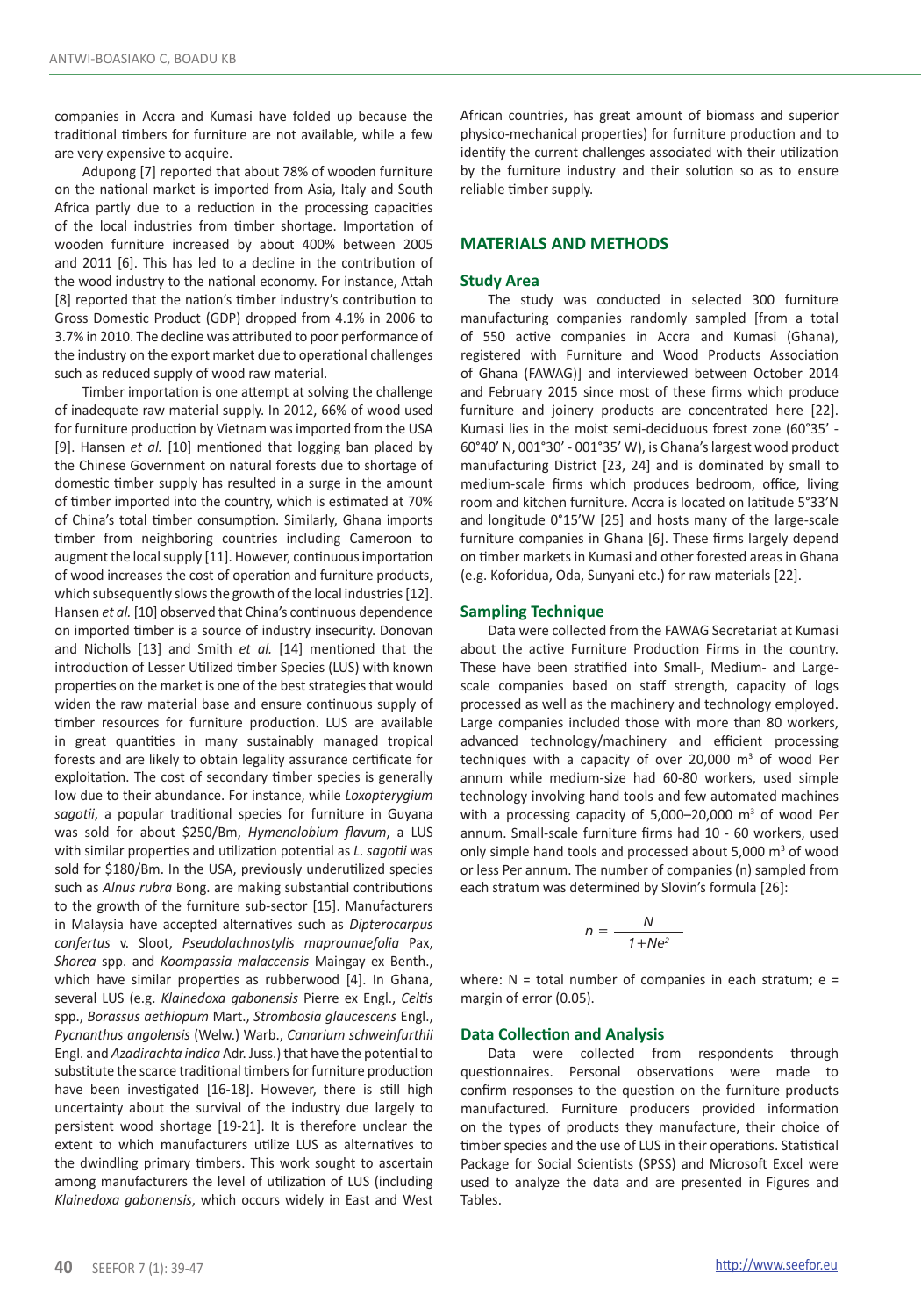# **RESULTS**

# **Size of Firm**

Table 1 shows that majority of the firms in both Accra and Kumasi were small-scale (70%) while the least were large-scale (5%). More small-scale firms (56%) were observed in Kumasi than Accra (14%), while large scale-firms were greater in Accra (3%) than Kumasi (2%).

**TABLE 1.** Respondents sampled from the various categories of firms in Accra and Kumasi

| Location | Category of firm (%) | <b>Total</b> |       |     |
|----------|----------------------|--------------|-------|-----|
| of firm  | Small                | Medium       | Large |     |
| Accra    | 14                   | 12           | З     | 29  |
| Kumasi   | 56                   | 13           | 2     | 71  |
| Total    | 70                   | 25           |       | 100 |

# **Furniture Products Manufactured by Firms**

Most of the firms (33%) manufactured office chairs, tables as well as bedroom furniture. Living room, dining furniture, bedroom furniture and others (e.g. garden benches and kitchen stools) were produced by about 1% of the firms. About 40% of the companies indicated that their choice of products depended only on market availability, 27% mentioned profitability and market availability, while 1% cited profitability and other reasons such as vocation.

# **Choice of Markets for Sale of Furniture Products**

Figure 1 shows that 93% of the manufacturing companies sold their products on the local market and 7% on the international market (UK, Germany, Italy, USA). About 92% of those who sold their products on the domestic market explained that their choice was due to their inabilities to meet international demand (Figure 2).

# **Timber Materials Used for Furniture Production Choice of Wood Species**

Timber species such as mixed red wood (e.g. *Cedrella odorata* L., *Entandrophragma* spp., *Khaya* spp., *Afzelia Africana*  Sm. ex Pers**.**), *Aningeria robusta* (A.Chev.) Aubrév. & Pellegr.



**FIGURE 1.** Choice of market for the sale of furniture products by the manufacturing firms

(asanfena), *Guarea cedrata* (A. Chev.) Pellegrin. (guarea) and *Tectona grandis* L. f. (teak) were used for furniture production by majority of the manufacturers (32%) (Table 2); 22% of these firms indicated that their choice of wood species was based on the timbers' strength, 20% attributed it to strength and durability and 14% due to strength and aesthetics (Table 3).

#### **Utilization of LUS for Furniture Manufacturing**

Only 15% of the manufacturers use LUS (e.g. *Celtis* spp., *Magnifera indica* L. and *A*. *indica*) for furniture production (Figure 3). The others (i.e. 85%) rely on only the primary timbers. Specifically, none of the respondents use *K. gabonensis*  in their operations. For those who do not use any LUS for production, 32% attributed this to market unavailability, while 44% indicated lack of information about the properties and uses of LUS as challenges that hinder their utilization (Table 4).

#### **Sources of Timber Materials**

Timber markets; contractors served as the major suppliers of wood for most manufacturers (26%), followed by timber markets (23%), timber markets; sawmills (21%), timber contractors (18%), sawmills (8%) and then sawmills; timber contractors (4%).

# **Challenges Faced by Firms in Furniture Manufacturing**

For the major challenges faced by the companies, 31% mentioned non-availability of preferred wood, while 19% stated non-availability of preferred wood and competition from imported furniture (Table 5).

# **DISCUSSION**

# **Size of Firms**

The Ghanaian wooden furniture industry is steadily declining in performance, productivity and profits due to lack of raw materials, skilled labour, competition brought about by trade liberalization and high operational costs [27]. These challenges are more pronounced among the large scale companies [28]. According to Söderbom *et al.* [29], many Ghanaian large-scale firms have shut down due to increasing costs of operations. A few of those remaining have reduced their production capacities drastically due to raw material shortage. It was therefore not surprising to find more small- (70%) and medium-scale (25%) furniture firms than the large



**FIGURE 2.** Reasons for manufacturers' choice of market for furniture products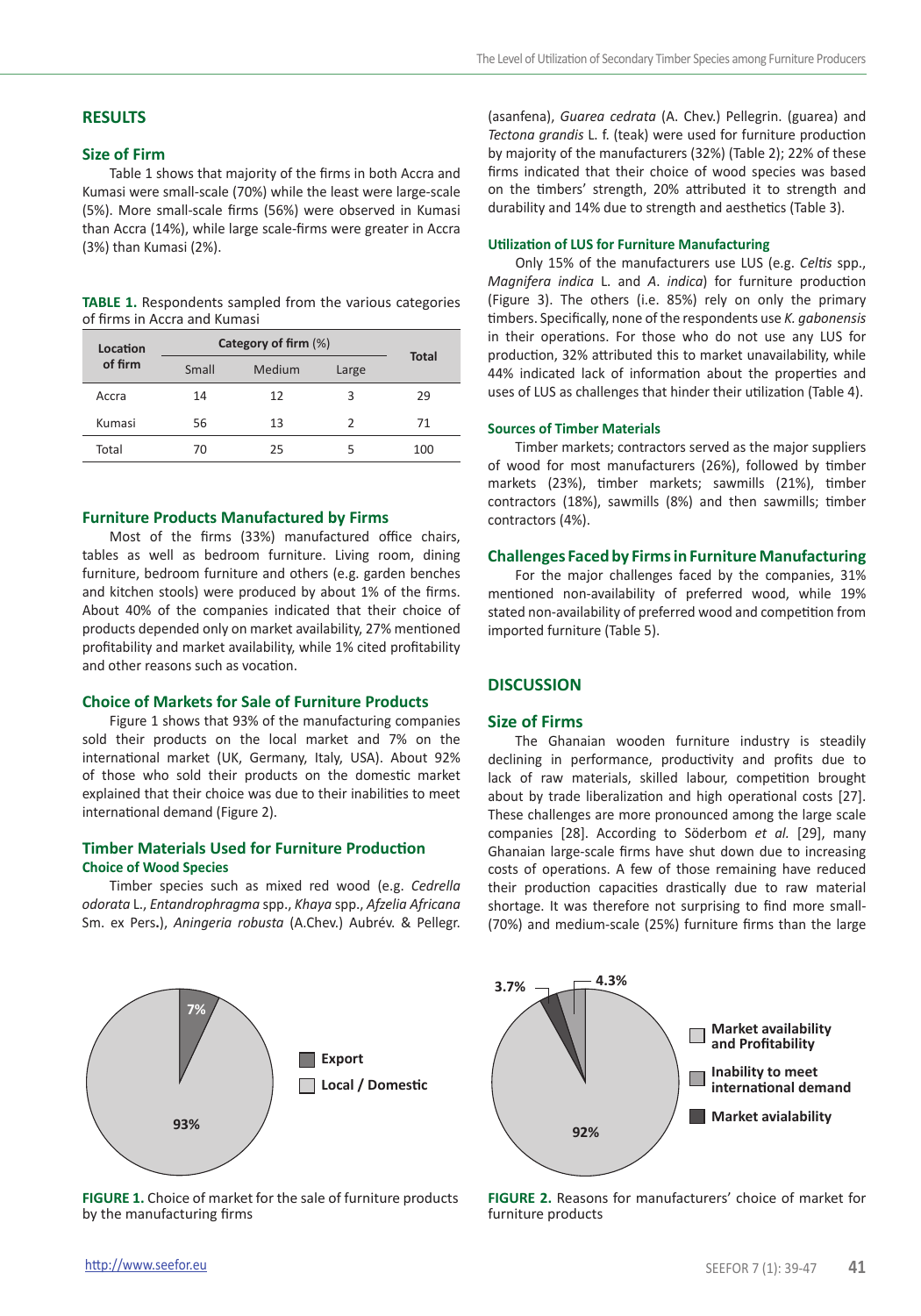#### **TABLE 2.** Timber species used by firms for furniture production

| <b>Timber species</b>                                                        | Respondents/Firms (%) |
|------------------------------------------------------------------------------|-----------------------|
| Mixed red wood; A. robusta; G. cedrata; T. grandis                           | 32                    |
| G. cedrata; T. grandis                                                       | 11                    |
| Mixed red wood; A. robusta; Milicia excelsa; G. cedrata; T. grandis          | 9                     |
| Piptadeniastrum africanum; G. cedrata; T. grandis                            | 5                     |
| Mixed red wood; A. robusta; M. excels                                        | 5                     |
| Mixed red wood, A. robusta; D. ogea; G. cedrata; T. grandis                  | $\overline{4}$        |
| Mixed red wood; A. robusta; Mansonia altissima; G. cedrata; T. grandis       | 3                     |
| A. robusta; G. cedrata; T. Grandis                                           | $\overline{2}$        |
| Mixed red wood; A. robusta                                                   | $\overline{2}$        |
| M. excelsa; P. africanum; G. cedrata; T. grandis                             | $\overline{2}$        |
| M. altissima; D. ogea; G. cedrata; T. Grandis                                | $\overline{2}$        |
| M. excelsa; Celtis spp.; P. africanum; G. cedrata; T. grandis                | $\mathbf{1}$          |
| Mixed red wood; A. robusta; M. excelsa; M. altissima; G. cedrata; T. grandis | $\mathbf{1}$          |
| Mixed red wood; A. robusta; Celtis spp.; P. africanum                        | 1                     |
| Mixed red wood; A. robusta; M. excelsa; Celtis spp.; G. cedrata; T. grandis  | 1                     |
| A. robusta; M. excelsa; P. africanum; G. cedrata; T. grandis                 | 1                     |
| Mixed red wood; A. robusta; M. excelsa; Celtis spp.; P. africanum            | $\mathbf{1}$          |
| Mixed red wood; A. robusta; D. ogea; P. africanum; G. cedrata; T. grandis    | $\mathbf{1}$          |
| Mixed red wood; M. excelsa; P. africanum; G. cedrata; T. grandis             | $\mathbf{1}$          |
| Mixed red wood; A. robusta; M. altissima; D. ogea                            | $\mathbf{1}$          |
| A. robusta; P. africanum; G. cedrata; T. Grandis                             | $\mathbf{1}$          |
| A. robusta; M. excelsa; D. ogea; G. cedrata; T. grandis                      | $\mathbf{1}$          |
| Mixed red wood; A. robusta; M. excelsa; D. ogea; G. cedrata; T. grandis      | $\mathbf{1}$          |
| Mixed red wood; A. robusta; P. africanum; G. cedrata; T. grandis             | $\mathbf{1}$          |
| Mixed red wood; A. robusta; M. excelsa; P. africanum; G. cedrata; T. grandis | $\mathbf{1}$          |
| Mixed red wood; A. robusta; M. altissima; D. ogea; G. cedrata; T. Grandis    | $\mathbf{1}$          |
| Celtis spp.; P. africanum; G. cedrata; T. grandis                            | 1                     |
| Mixed red wood; A. robusta; M. excelsa; D. ogea; P. africanum                | $\mathbf{1}$          |
| Mixed red wood; A. robusta; M. excelsa; P. africanum,                        | $\mathbf{1}$          |
| A. robusta; M. excelsa; G. cedrata; T. grandis                               | $\mathbf{1}$          |
| M. excelsa; M. altissima; G. cedrata; T. grandis                             | $\mathbf{1}$          |
| Mixed red wood; A. robusta; M. excelsa; D. ogea                              | $\mathbf{1}$          |
| Mixed red wood; A. robusta; D. ogea; P. africanum                            | 1                     |
| Mixed red wood; M. excelsa; Celtis spp.; G. cedrata; T. grandis              | $\mathbf{1}$          |
| Total                                                                        | 100                   |

type (5%). Small- and Medium-scale Enterprises (SMEs) are recognized as catalysts for sustainable development of many countries [30, 31]. They provide about 50% of all jobs in Nigeria [32] and make up about 70% of all industrial establishments and 90% of all businesses in Ghana. According to Oppong *et*  *al*. [33], Ghanaian SMEs employ 60% of the labour force, contribute about 22% to the GDP and support the development of indigenous entrepreneurship. Ranabijoy [34] observed that a major bottleneck to the survival of small-, medium- and largescale industries in the forestry sub-sector is the limited supply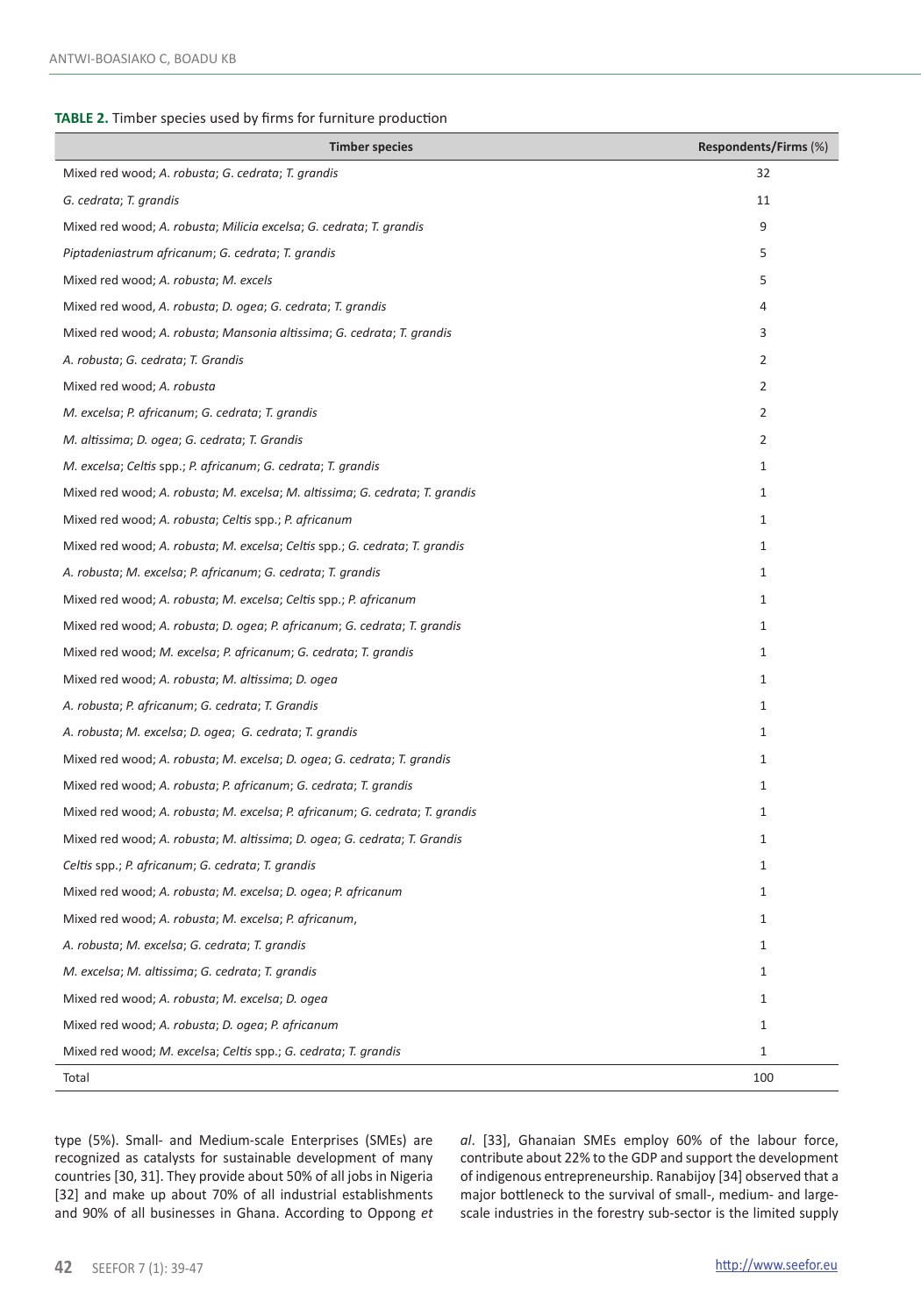of timber materials. Policies aimed at boosting innovation and increasing the availability of raw materials would promote the competitiveness and growth of these firms [35]. Zziwa *et al*. [36] explained that in order to increase the raw material base for furniture product manufacturing, an increase in the use of LUS to supplement the supply of primary timbers need encouraged. This, according to Ssseremba *et al*. [37], would preserve firms, keep the sector operational and prevent job losses.

|               |  |  |  | <b>TABLE 3.</b> Reasons for choice of timber used for furniture |
|---------------|--|--|--|-----------------------------------------------------------------|
| manufacturing |  |  |  |                                                                 |

| <b>Reasons</b>                                                               | <b>Respondents / Firms</b><br>(%) |
|------------------------------------------------------------------------------|-----------------------------------|
| Strength                                                                     | 22                                |
| Strength; durability                                                         | 20                                |
| Strength; aesthetics                                                         | 14                                |
| Durability                                                                   | 8                                 |
| Strength; aesthetics; consumers' choice                                      | 6                                 |
| Strength; consumers' choice                                                  | 6                                 |
| Strength; durability; aesthetics                                             | 6                                 |
| Consumers' choice                                                            | 3                                 |
| Durability; consumers' choice                                                | 3                                 |
| Strength; durability; consumers' choice                                      | 2                                 |
| Strength; durability; others (good carving<br>properties)                    | $\mathbf{1}$                      |
| Durability; consumers' choice; others (good<br>carving properties)           | $\mathbf{1}$                      |
| Strength; consumers' choice; others(good<br>carving properties)              | 1                                 |
| Durability; others (good carving properties)                                 | $\mathbf{1}$                      |
| Strength; durability; consumers' choice;<br>others (good carving properties) | 1                                 |
| Strength; aesthetics; others (good carving<br>properties)                    | $\mathbf{1}$                      |
| Strength; others (good carving properties)                                   | 2                                 |
| Strength; durability; aesthetics; consumers'<br>choice                       | $\mathbf{1}$                      |
| Durability; aesthetics; other (good carving<br>properties)                   | $\mathbf{1}$                      |
| Total                                                                        | 100                               |

## **Furniture Products Manufactured by Firms**

The study revealed that most of the manufacturers (33%) engaged in the production of office chairs, tables as well as bedroom furniture. Centre for Industrial Studies [38] observed a faster growth in the office trade on the European market. Ponder [39] explained that the emergence of new businesses and expansion of existing ones have led to the growth in trade of office chairs and tables. Ha [40] and Kazemifar and Khodadadeh [41] also noted that every individual spends about a third of their lives in bed for relaxation and privacy. As a result, most families rank bedroom furniture as the most important product to be purchased for the home. Consequently, Drayse [42] and Kingsway Furniture Co. Ltd. [43] observed that office and bedroom furniture were the main commodities traded on

**TABLE 4.** Reasons for low level of utilization of LUS among furniture manufacturers

| Reasons                                                                                                          | <b>Respondents/Firms</b><br>(%) |
|------------------------------------------------------------------------------------------------------------------|---------------------------------|
| LUS unknown; lack of technical data on the<br>properties and uses of LUS                                         | 44                              |
| Unavailability of LUS on the market                                                                              | 32                              |
| Unavailability of LUS on the market; lack<br>of technical data on the properties and<br>uses of LUS              | 8                               |
| LUS unknown; unavailability of LUS on the<br>market                                                              | 5                               |
| LUS unknown                                                                                                      | 5                               |
| Lack of technical data on the properties<br>and uses of LUS                                                      | 4                               |
| LUS unknown; unavailability of LUS on<br>the market; lack of technical data on the<br>properties and uses of LUS | 1                               |
| None of the options                                                                                              | $\mathbf{1}$                    |
| Total                                                                                                            | 100                             |
|                                                                                                                  |                                 |

**TABLE 5.** Challenges faced by firms in furniture manufacturing

| <b>Challenges facing firms</b>                                                                       | <b>Respondents/Firms</b><br>(% ) |
|------------------------------------------------------------------------------------------------------|----------------------------------|
| Non-availability of preferred wood                                                                   | 31                               |
| Non-availability of preferred wood;<br>frequent power outage                                         | 31                               |
| Non-availability of preferred wood;<br>competition from imported furniture                           | 19                               |
| Non-availability of preferred wood; high<br>cost of operation                                        | 8                                |
| Competition from imported furniture                                                                  | 4                                |
| Competition from imported furniture;<br>frequent power outage                                        | 3                                |
| Non-availability of preferred wood;<br>competition from imported furniture;<br>frequent power outage | $\mathcal{P}$                    |
| Frequent power outage                                                                                | 2                                |
| Total                                                                                                | 100                              |

the global furniture market. Flow control magazine [44] noted that the household and office furniture sectors accounted for about two-thirds of the furniture sector's revenue in USA over the last decade. The high availability of market for office chairs, tables and bedroom furniture could explain the frequency of their production among manufacturers. The high rate of production also implies that large amount of wood would be needed by the office and bedroom furniture manufacturers.

#### **Choice of Markets for Sale of Furniture Products**

Most of the firms (93%) sold their products on the domestic market; 92% of them attributed this to inability to meet international demand. According to Oppong *et al.* [33], inadequate financial resources, lack of export marketing strategies and inability to meet international demands/ standards are responsible for the reliance of the furniture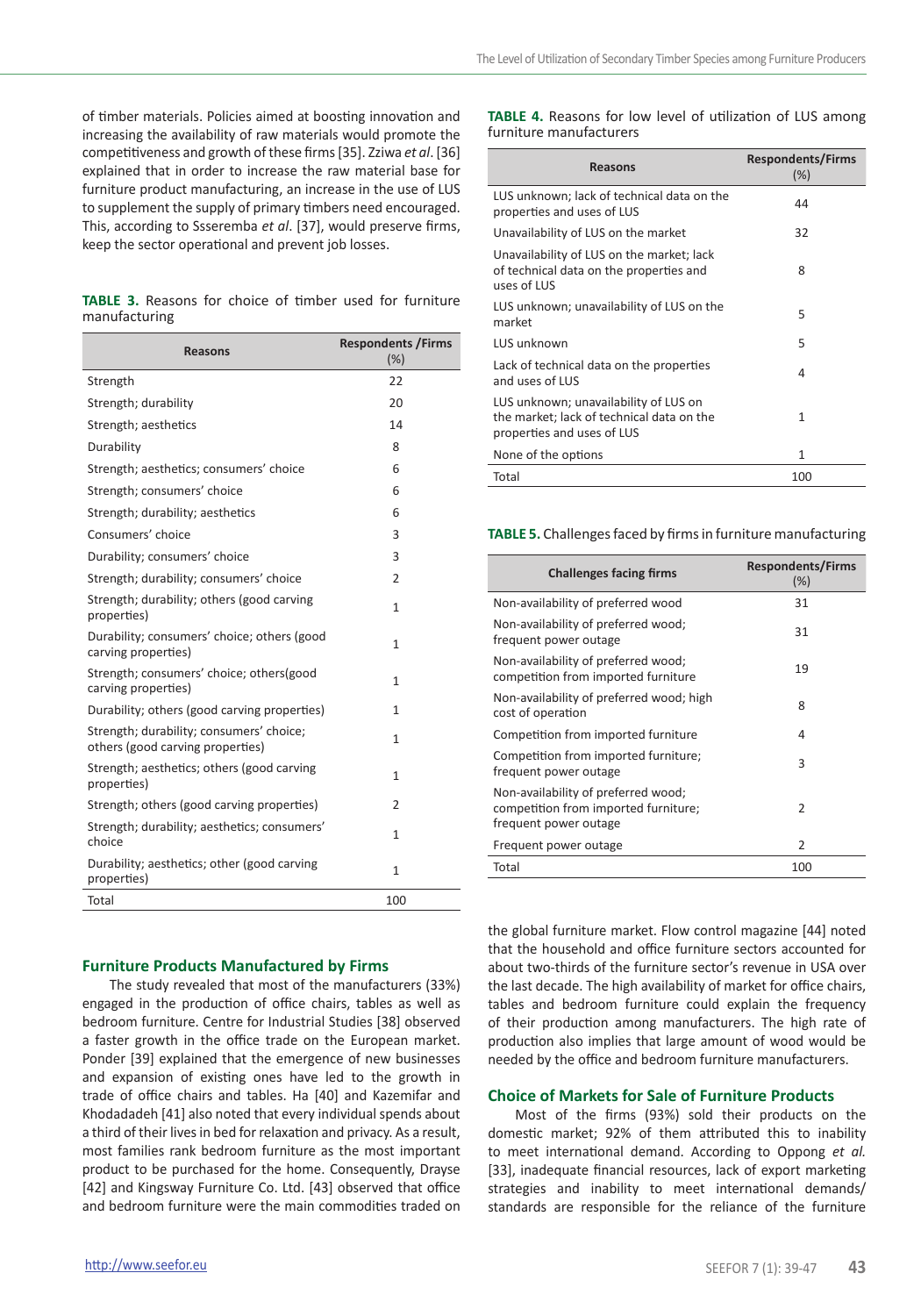industry on the local market for sale of products. Ward and Gilbert [45] explained that firms choose to sell their products on the local market because export marketing requires more time, greater financial resources and greater ability to withstand far wider and more intense competition. As a result, about 73% of middle-market firms in North America currently sell their products on the domestic market [46]. However, Julian [47] observed that the international market helps local industries to grow fast, improve their innovation, credibility and competitiveness by enhancing their operating capabilities. Biggs [48] mentioned that due to the relatively small size of domestic markets, firms looking to expand their businesses must take advantage of the export markets. Thus, the growth of the Ghanaian furniture sector could be enhanced when more firms are supported to produce furniture in quantities that meet international demand. However, this will partly be dependent on continuous supply of timber resources [49]. With decreasing quantities of popular timbers for furniture, producers could rely on secondary timber species to augment supply and promote the competitiveness of the sector.

# **Timber Materials Used for Furniture Production Choice of Wood Species**

Timber is the single most important raw material in the furniture industry [50]. Adebara *et al.* [49] noted that certain products require specific timber species. Therefore, Ayarkwa [51] asserted that timber users in Ghana are very selective in their choice of wood, such that furniture products are usually made from a small number of preferred timbers. It was observed from this study that mixed red wood (e.g. *Cedrella odorata*, *Entandrophragma* spp., *Khaya* spp., *Afzelia africana*), *A*. *robusta*, *G. cedrata* and *T. grandis* were the timber species used by majority of the manufacturers (32%) due to their strength, durability and aesthetics. In a study to determine the factors influencing the choice of timber for furniture and joinery production in Ghana, Dadzie *et al.* [52] and Boampong *et al*. [50] similarly found that among a list of 22 wood species, only few including mixed red wood, *G. cedrata* and *T. grandis* were mostly patronized by furniture manufacturers. Trevallion and Strazzari [53], Zziwa *et al.* [36], Louppe [54], Binggeli [55], Derkyi *et al.* [56], Govorčin *et al*. [57] and Chernyh *et al.* [58] confirmed that factors such as strength, cost, durability, beauty and availability influenced the choice of timber for furniture. This accounts for the high patronage of mixed red wood, *A*. *robusta*, *G. cedrata* and *T. grandis* among manufacturers. Consumers preferred to spend more money to purchase products made from strong and durable timbers that would reduce maintenance and replacement cost [50]. Tropical timber species with great strength and good aesthetic properties such as *Khaya anthoteca*, *Pericopsis elata*, *Simarouba versicolor* and *E. cylindricum* are therefore common on the Italian furniture market [59]. Thus, in seeking alternatives for the overdependent primary timbers, secondary timber species that are strong, durable and aesthetically good could gain acceptance by furniture manufacturers. For instance, *K. gabonensis* is a naturally durable and strong timber with attractive grain pattern; it is abundant in most tropical forests and has prospects for furniture-making [60]. However, it has no information in trade statistics. Based on its characteristics, it could contribute to satisfying the raw material needs of the furniture industry.

## **Utilization of LUS for Furniture Manufacturing**

Acquah and Whyte [61] explained that the volume of highvalued commercial timbers used for furniture production has reduced drastically over the years. The remaining amount of wood in the forests faces stiff competition from all the other wood-related sectors. Oteng-Amoako *et al.* [60] found that LUS could serve as substitutes to and reduce the pressure on these commercial timbers. Boampong *et al*. [50] noted that several LUS whose properties make them suitable for furniture are in large quantities in the tropical forests. However, this study showed that only 15% of manufacturers use LUS such as *Celtis* spp., *M*. *indica* and *A*. *indica* for furniture production. Sseremba *et al.* [37] found *M. indica* among several other secondary timbers used for furniture-making in Uganda. It was further observed that none of the respondents had ever used *K. gabonensis* in their operations. Manufacturers indicated unavailability of secondary timbers on the market and lack of information regarding their properties and uses as some of the hindrances to their utilization. Smith [62] found that utilization of timber by wood product manufacturers depends on accessibility on the market and availability of comprehensive technical data on its properties. Similarly, Ayarkwa [51] and Effah and Osei [63] mentioned that dissemination of research results among wood workers about new timber species that could serve the same purpose as their already utilized counterparts would enhance their utilization. Sseremba *et al.* [37] explained that accessibility of data regarding the characteristics and uses of LUS such as *M. indica* and *Artocarpus heterophyllus* improved their acceptance and utilization by Ugandan furniture manufacturers. It could be understood from the results that the level of utilization of LUS, the likely alternatives for furnituremaking, is low among manufacturers because information on their characteristics and uses are not readily available. To increase the utilization of secondary timber species for wood products, adequate information about their abundance, properties and uses must be made available to manufacturers [64].

# **Sources of Timber Materials for Furniture Production**

Raw materials supplied to furniture manufacturers are obtained through a network of buyers who purchase timber from both private and public forest landowners [65]. About 26% of the respondents sourced wood from timber markets and contractors (loggers). Nketiah and Wieman [66] and Marfo [67] explained that wood procured from these two sources are comparatively cheaper than those sold by sawmills. Therefore, many furniture manufacturing firms prefer to buy lumber from the former [50]. Since firms do not use secondary timber species due to market unavailability, it could be stated that timber contractors and operators do not supply LUS to furniture manufacturers. Boyes and Melvin [68] mentioned that the level of supply of raw materials for any production process depends on demand for those materials by producers. In Northern India, although many secondary timber species that could be used for housing construction existed in great numbers in the forests, timber providers did not risk bringing them on the market due to their low demand among users [69]. Therefore, the failure by timber contractors and operators to supply LUS on the market may be due to low demand for the species. Venn and Whittaker [70] also mentioned that most timber sellers are unaware of the properties and the prospective uses of a lot of the LUS in the forests as well as profits that might be obtained from their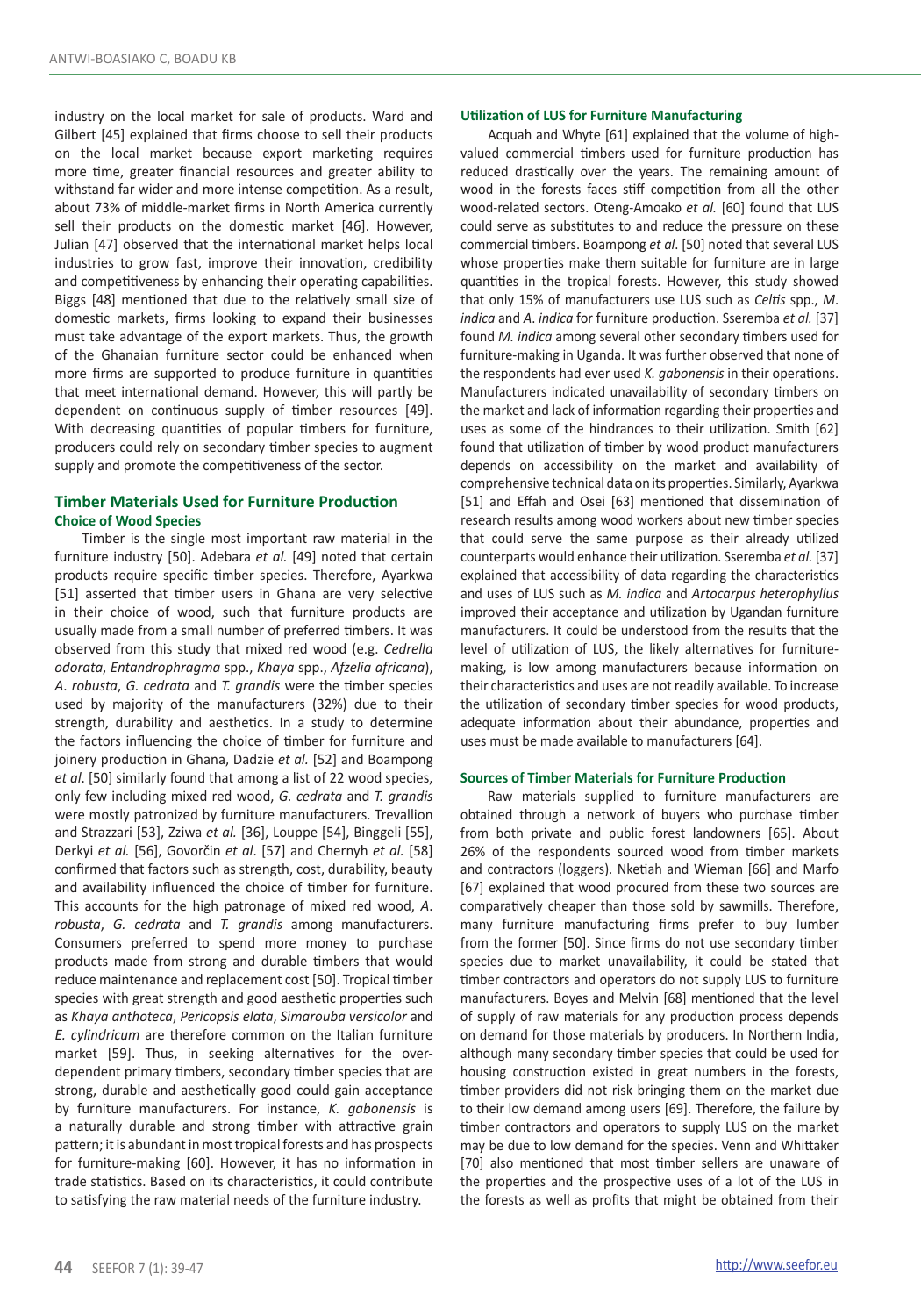sales. This leads to total neglect of the non-traditional timbers in the timber trade. Providers of timber for furniture production do not make available LUS to manufacturers due likely to a lack of understanding of their quality and profitability [71]. Thus, in encouraging the use of secondary timbers for furniture and other wooden products, information on the characteristics, uses and profitability of LUS should also be made available to wood suppliers.

# **Challenges Faced by Furniture Manufacturers**

According to Center for Industrial Studies (CSIL) [72], about US\$376 billion was obtained on the global market from the production of furniture in 2010. Ngui *et al*. [73] explained that furniture has greater monetary value than other wood-based products such that furniture manufacturing is an ideal option for countries that seek to earn more from the timber-processing industry. Nonetheless, furniture industries face serious challenges that have led to the collapse of many [6]. Nutassey *et al*. [6] explained that the number of industries in Ghana's tertiary wood sub-sector declined by over 60% between 1990 and 1999. Norini *et al.* [74] estimated that only 26% of the total furniture firms in Sarawak State in Malaysia remained active as of 2009 due to myriad of problems such as decline in quantities of raw materials and rising costs of operations.

Respondents mentioned that non-availability of preferred wood raw material and competitions from imported furniture (due partly to poor design and quality of the domestic types) were among the challenges confronting the furniture industry. Similarly, Adupong [7] observed in a survey commissioned by Wood Workers Association of Ghana-Western Region (WWAG-WR) that decreasing quantities of primary timbers hindered the activities of furniture-making firms. Respondents from that survey explained that the volumes of timbers had declined drastically over the years. The few amounts remaining were difficult and expensive to acquire partly because sawmills that had large forest concessions were export-oriented and did not provide for the local market. Local manufacturers were therefore unable to meet customers' increasing demand for furniture and have resorted to their importation to supplement local production [75, 76]. This situation has led to stunted growth of the local industry, while rendering many manufacturers jobless [77]. The challenges associated with the drastic decline in timber supply could be

reduced by encouraging the use of secondary timber species to widen the raw material base for the sector [75]. However, the present study has shown that manufacturers hardly use LUS primarily due to market unavailability and lack of technical information about them. Thus, to increase the use of secondary timber resources by the wood industry, wood suppliers, product manufacturers and end users must be fed with reliable and sufficiently detailed information about the characteristics and uses of the large amount of neglected timber species in the forests. This will help meet the raw material requirement of the industry, while reducing pressure on the current commercial timber species.

#### **CONCLUSION**

Wood strength, durability and aesthetics were the major factors for the selection of timber for furniture-making due to reduced future maintenance and replacement cost of products. Thus, with decreasing quantities of the conventional timbers, many of the secondary timbers with comparable strength, beauty and durability (e.g. *K. gabonensis*) could substitute the traditional timbers to ensure regular wood supply. However, most manufacturers rely on only the well-known timbers (e.g. mixed red wood, *G. cedrata* and teak) and hardly use the secondary timber species due to market unavailability and lack of information about their characteristics and uses. This has led to pressure on the demand for and exploitation of few primary timbers. Thus, the furniture industry's ability to meet future demand for wood products is unsustainable, which requires adequate efforts for the promotion and utilization of the secondary timbers (or LUS). To increase the level of utilization of the secondary timber species to ensure consistent wood supply for the furniture industry, adequate information about their abundance, properties and uses must be made available to wood workers.

#### **Acknowledgement**

We express our appreciation to the staff of the Furniture and Wood Products Association of Ghana (FAWAG) and Wood Village Carpenters Union (Kumasi) for providing the database for the furniture manufacturers in Ghana.

# **REFERENCES**

- 1. SHIH CA 2012 Shortage of raw materials hinders furniture industry. URL: http://www.theborneopost. com/2012/07/06/shortage-of-raw-materials-hindersfurniture-industry/#ixzz3hqB3XAMt ( 6 July 2015)
- 2. PURNOMO H, ABDULLAH L, IRAWATI RH 2011 Systems dynamics approach to balancing wood supply and demand for sustaining furniture industry. Paper presented in 19th International Congress on Modelling and Simulation, 12-16 December 2011, Perth, Australia, pp 338-344
- 3. ZHOU J, *FU W, QING Y, HAN W, ZHAO Z, ZHANG B* 2015 Fabrication and Performance of a Glue-Pressed Engineered Honeycomb Bamboo (GPEHB) Structure with Fingerjointed Ends as a Potential Substitute for Wood Lumber. *BioResources* 10 (2): 3302-3313. DOI: http://dx.doi. org/10.15376/biores.10.2.3302-3313
- 4. PUASA F, RAHMAN RA, AHMAD I, FUI LH, RODA J 2010 Rubberwood timber decreasing, wither the wooden furniture industry? *EAS Strategic Options* 2010 (05): 1-2
- 5. HASHIM N 1998 An Investigation of Factors Leading to Establishing Downstream Timber Processing in Malaysia. PhD thesis, Virginia Polytechnic Institute and State University, USA
- 6. NUTASSEY KN, AGYEI-BOAKYE I, QUAYSON E 2014 Key Factors that Contribute to the Performance of Furniture Companies in Ghana. *Industrial Engineering Letters* 4 (9):  $1 - 4$
- 7. ADUPONG R 2011 Strategies for the Protection and Promotion of Local Manufactured Furniture in Ghana. Report on research commissioned by Wood Workers Association of Ghana-Western Region (WWAG-WR) for the Busac Project, 31 p.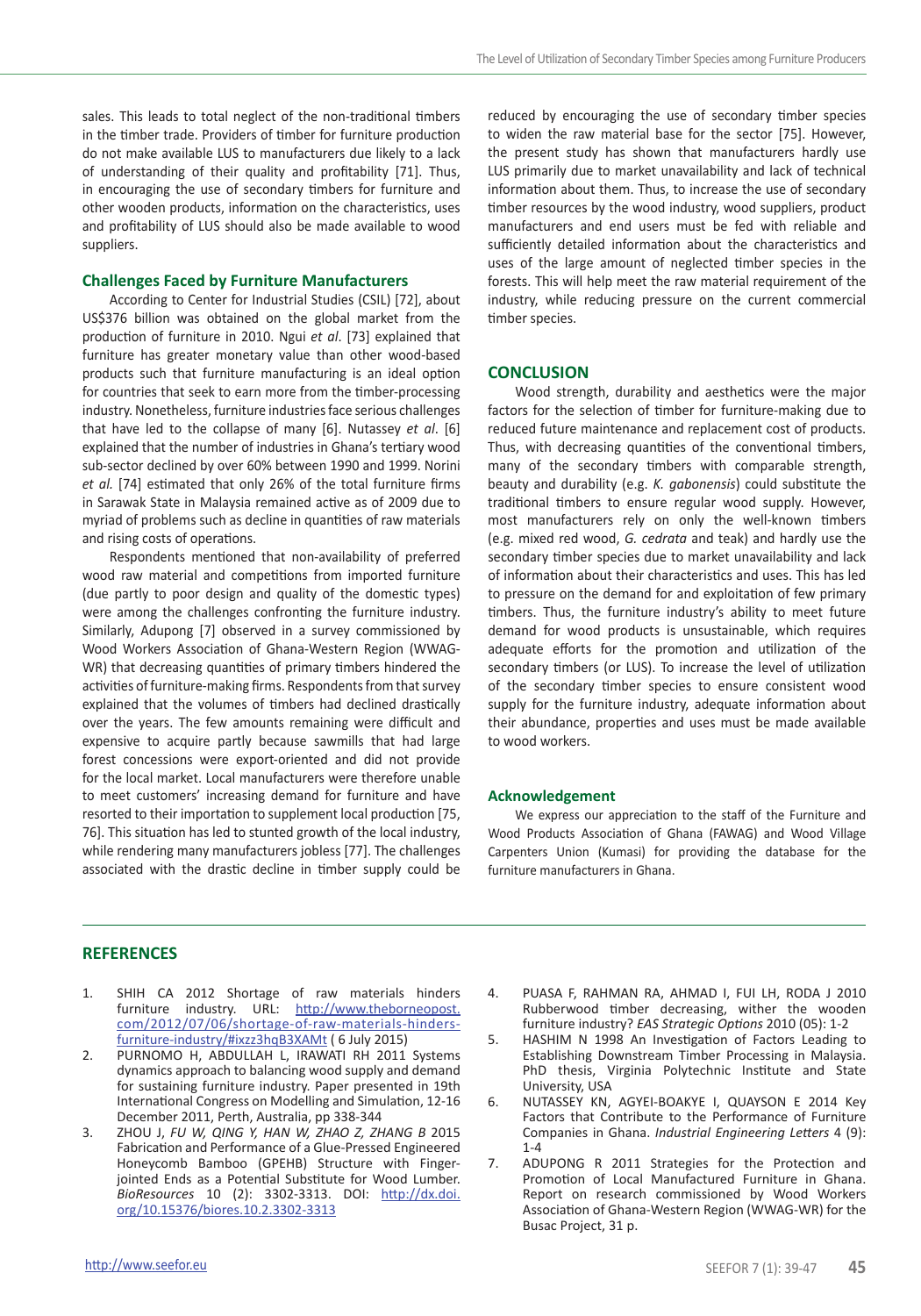- 8. ATTAH NA 2014 The contribution of forests to the economy of Ghana. URL: http://www.fornis.net/system/files/users/ Contribution\_of\_forests.pdf ( 1 December 2015)
- 9. CEL CONSULTING 2010 Raw material shortage in furniture export sector. URL: http://www.cel-consulting.com/ en/category/market-news/Raw-material-shortage-infurniture-export-sector (10 July 2015)
- 10. HANSEN E, PANWAR R, VLOSKY R 2013 The Global Forest Sector: Changes, Practices, and Prospects. CRC Press, Boca Raton, Florida, USA, 478 p. DOI: http://dx.doi.org/10.1201/ b16186
- 11. TARLUE M 2014 Gov't to Import Timber. URL: http://business.peacefmonline.com/pages/ news/201408/209938.php (12 August 2015)
- 12. OGUNWUSI AA 2012 The Forest Products Industry in Nigeria. *African Research Review* 6 (4): 191-205. DOI: http://dx.doi.org/10.4314/afrrev.v6i4.13
- 13. DONOVAN G, NICHOLLS DL 2003 Consumer preferences and willingness to pay for character marked cabinets from Alaska birch. *Forest Prod J* 53 (11-12): 27-32
- 14. SMITH RL, MCDANIEL PW, FELL D 2005 Opportunities for the utilization of alternative species in secondary wood manufacturing. *Forest Prod J* 55 (4): 71-77
- 15. GREEN D, VONSEGEN W, WILLITS S 1995 Western hardwoods value-added research and demonstration program. USDA For. Serv. Gen. Tech. Rep. FPL-GTR-85. 43 p
- 16. ADDAE-MENSAH AG, AYARKWA J 1998 Some Machining Qualities of Selected Lesser-Used Timber Species of Ghana. *Ghana J Forestry* 6: 8-14
- 17. APPIAH-KUBI E, ADOM-ASAMOAH M, FRIMPONG-MENSAH K, TEKPETEY SL 2011 Capacity of sawmills and carpentry workshops for processing Lesser Used Species (LUS) in Ghana. *Ghana J Forestry* 27 (3): 63-70
- 18. ASAFU-ADJAYE OA, FRIMPONG-MENSAH K, DARKWA NA 2013 Assessment of the effects of density on the mechanical properties variations of *Borassus aethiopum*. *Arch Appl Sci Res*. 5 (6): 6-19
- 19. BROD A 2009 The Survival of the Furniture Industry? NHFA's Home Furnishings Retailer. Nov. /Dec. 2009,<br>37. URL: https://libres.uncg.edu/ir/uncg/f/A Brod https://libres.uncg.edu/ir/uncg/f/A\_Brod\_ TheSurvival\_2009.pdf (10 November 2015)
- 20. OZARSKA B 2009 Engineering properties of young plantation-grown Australian hardwoods for furniture production. *Forest Prod J* 59 (7-8): 27-30
- 21. MUHTAMAN DR 2009 Survey on Jepara export and furniture marketing. Research report. Annex 5, FVC Annual Report. CIFOR, Bogor, Indonesia.
- 22. OWUSU JH 2012 Africa, Tropical Timber, Turfs, and Trade: Geographic Perspectives on Ghana's Timber Industry and Development. Lexington Books,280 p
- 23. PÉREZ RM, ARNOLD JEM 1996 Current Issues in Non-Timber Forest Products Research. *In*: Pérez RM, Arnold JEM Proceedings of the Workshop Research on NTFP, Hot Springs, Zimbabwe, 28 August - 2 September 1995. CIFOR, Bogor, Indonesia. 275 p. DOI: http://dx.doi.org/10.17528/ cifor/000466
- 24. EFFAH B, ANTWI K, ADU G, BOAMPONG E 2013 The Safety Culture of Artisans at the Sokoban Wood Village Enclave, Ghana. *American International Journal of Contemporary Research* 3 (12): 121-128
- 25. GHANADISTRICTS.COM 2006 Greater Accra: Climate Vegetation. URL: http://www.ghanadistricts.com/ districts/?r=1&\_=5&rlv=climate (1 August 2015)
- 26. TEJADA JJ, PUNZALAN JRB 2012 On the Misuse of Slovin's Formula. *The Philippine Statistician* 61(1): 129-136
- 27. AMETSISTSI GKD, KYEREH B, DUAH-GYAMFI A, AGYEMAN VK 2009 Quality control and standardization of Ghanaian wood products. Identify local market requirements for timber and wood products and priority areas for standards and grading rules development. ITTO Project PD 318/04 Rev. 2. (I) (Activity 2.2)
- 28. MUKHOPADYAY AK, PENDSE S 1984 Profit Sharing in small business: An analysis of risk and incentive effects. *Journal of Small Business and Entrepreneurship* 1 (3): 9-13
- 29. SÖDERBOM M, TEAL F, HARDING A 2006 The Determinants of Survival among African Manufacturing Firms. *Econ Dev Cult Change* 54 (3): 533-555. DOI: http://dx.doi. org/10.1086/500030
- 30. ODEH O 2005 The Impact of Federal Government Reform Programme on the Development of the SMEs Sector. A paper presented at the National Seminar on Facilitating Easy Accessibility to the SMEEIS Funds by SME operators. Lagos, 10-1, October 2005.
- 31. OGBO A, NWACHUKWU AC 2012 The Role of Entrepreneurship in Economic Development: The Nigerian Perspective. *European Journal of Business and Management* 4 (8): 95-105
- 32. OJEKA SA 2011 Tax Policy and the Growth of SMEs: Implications for the Nigerian Economy. *Research Journal of Finance and Accounting* 2 (2): 16-26
- 33. OPPONG M, OWIREDU A, CHURCHILL RQ 2014 Micro and small scale enterprises development in Ghana. *European Journal of Accounting Auditing and Finance Research* 2 (6): 84-97
- 34. RANABIJOY DRS 1993 Small Scale Industries in India: A Case Study from Assam. Mittal Publications, New Delhi, India, 240 p
- 35. NOOTEBOM B 1994 Innovation and diffusion in small firms. *Small Bus Econ* 6 (5): 327-347. DOI: http://dx.doi. org/10.1007/BF01065137
- 36. ZZIWA A, BUKENYA M, SSEREMBA OE, KYEYUNE RK 2006 Non-traditional tree species used in the furniture industry in Masaka District, central Uganda. *Uganda Journal of Agricultural Sciences* 12 (1): 57-66
- 37. SSEREMBA OE, KABOGGOZA JRS, ZIRABA NY, MUGABI P, BANANA AY, ZZIWA A, KAMBUGU RK, KIZITO S, SYOFUNA A, NDAWULA J 2011 Timber management practices and timber species used by small scale furniture workshops in Uganda. *Maderas-Cienc Tecnol* 13 (3): 347-358. DOI: http://dx.doi.org/10.4067/S0718-221X2011000300010
- 38. CENTRE FOR INDUSTRIAL STUDIES (CSIL) 2015 The European market for office furniture. XXVII (ed)., CSIL, 229 p
- 39. PONDER N 2013 Consumer Attitudes and Buying Behavior for Home Furniture. Report prepared for the Furniture Outreach Program at Franklin Furniture Institute, Starkville, Mississippi, USA 43 p.
- 40. HA T 2007 Greeniology: How to Live Well, be Green and Make a Difference. Melbourne Univ. Publishing, Australia, 324 p
- 41. KAZEMIFAR MH, KHODADADEH Y 2013 Factors Influencing Furniture Sales in High-Income Segments of Society. *Key Eng Mat* 572: 143-146. DOI: http://dx.doi.org/10.4028/ www.scientific.net/KEM.572.143
- 42. DRAYSE MH 2008 Globalization and Regional Change in the U.S. Furniture Industry. *Growth Change* 39 (2): 252-282
- 43. KINGSWAY FURNITURE CO. LTD. 2009 The office furniture market demand has gradually become the main force of the market. URL: http://www.public-seating.com/ news/103.htm (28 August 2015)
- 44. FLOW CONTROL MAGAZINE 2015 6 U.S. Manufacturing Subsectors With Highest Gains & Losses Over Last 10 Years. URL: http://www.flowcontrolnetwork.com/6-u-smanufacturing-subsectors-with-highest-gains-losses-overlast-10-years/ (5 December 2015)
- 45. WARD S, GILBERT S 2001 Livelihoods among the Anloga Carpentry Cluster in Kumasi, Ghana. ITDG research report for DFID contract 745 620 007 CW 002.
- 46. ECONOMIST INTELLIGENCE UNIT 2012 Many US middle market firms choose to retain domestic focus, says Economist Intelligence Unit. URL: http://www.eiumedia. com/index.php/daily-comment/item/822-many-usmiddle-market-firms-choose-to-retain-domestic-focussays-economist-intelligence-unit (5 December 2015)